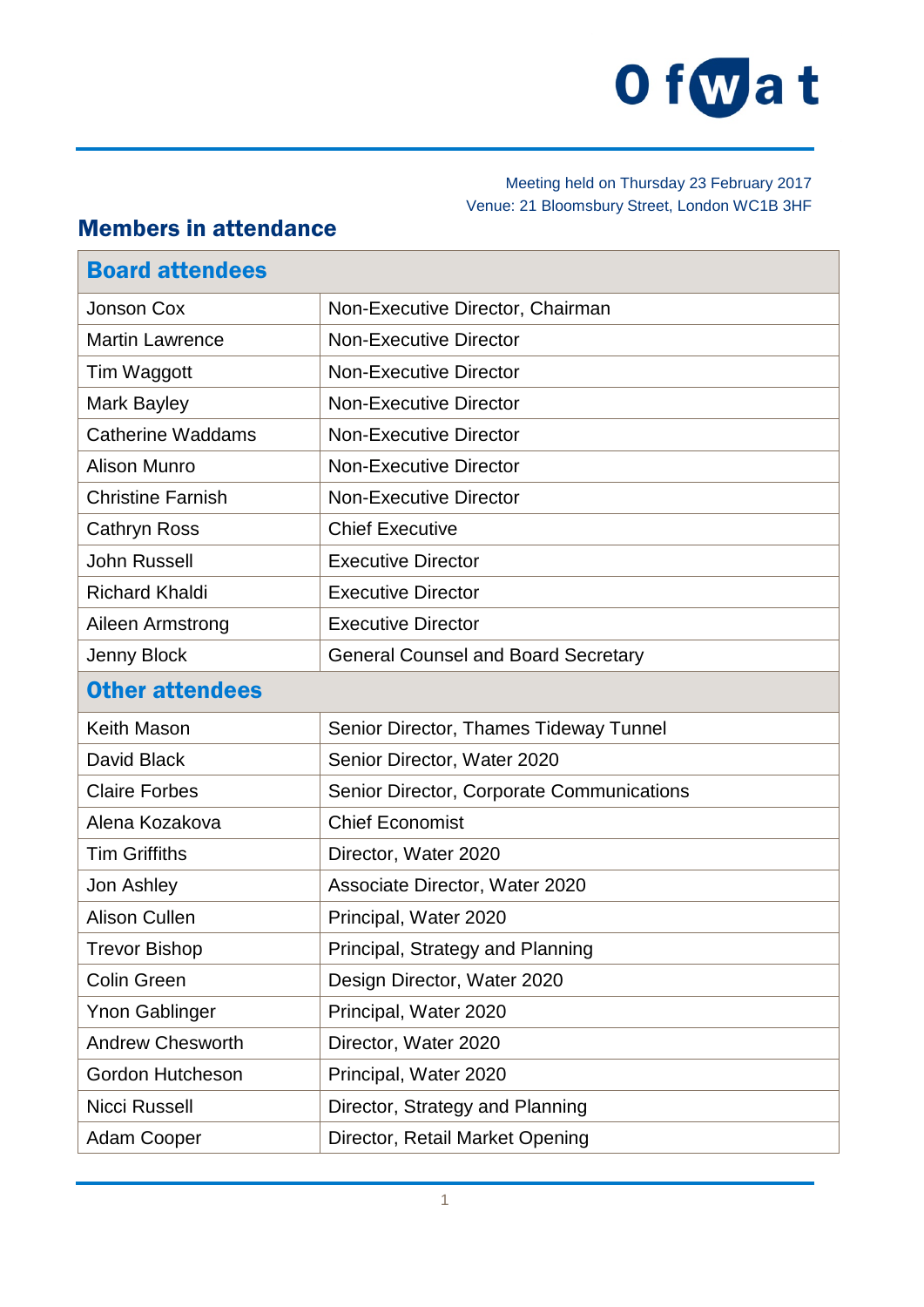| Andy Duff              | Director, Finance and Governance                                  |
|------------------------|-------------------------------------------------------------------|
| Peter Hill             | Principal, Casework                                               |
| Margaret Pyne          | Principal, Casework                                               |
| Jean Spencer           | Chair of Steering Group and Regulation Director, Anglian<br>Water |
| <b>Michael Roberts</b> | <b>Chief Executive, Water UK</b>                                  |
| Sarah Hendry           | Director, Defra                                                   |
| Sebastian Catovsky     | Deputy Director, Defra                                            |

# 1. Opening Items and Declarations

- 1.1. The minutes of the Board meeting held on 26 January were agreed.
- 1.2. There were no conflicts of interest to declare by reference to the matters on the agenda.

# 2. Chief Executive Report

- 2.1. The Chief Executive gave an update on the internal and external environments, including:
	- Government initiatives that may have an impact on regulation in the sector, including the forthcoming Green Paper on Critical National Infrastructure, and the forthcoming Strategic Policy Statement which was expected to be published in draft shortly;
	- A number of meetings with appointees, including Thames Water, Southern Water and United Utilities; and
	- An update on the asset health targeted review that launched in February 2017.

# 3. Water 2020

## **Overview**

3.1 The Executive presented the overview of the Water 2020 programme which focused on the development of the PR19 methodology consultation, due to be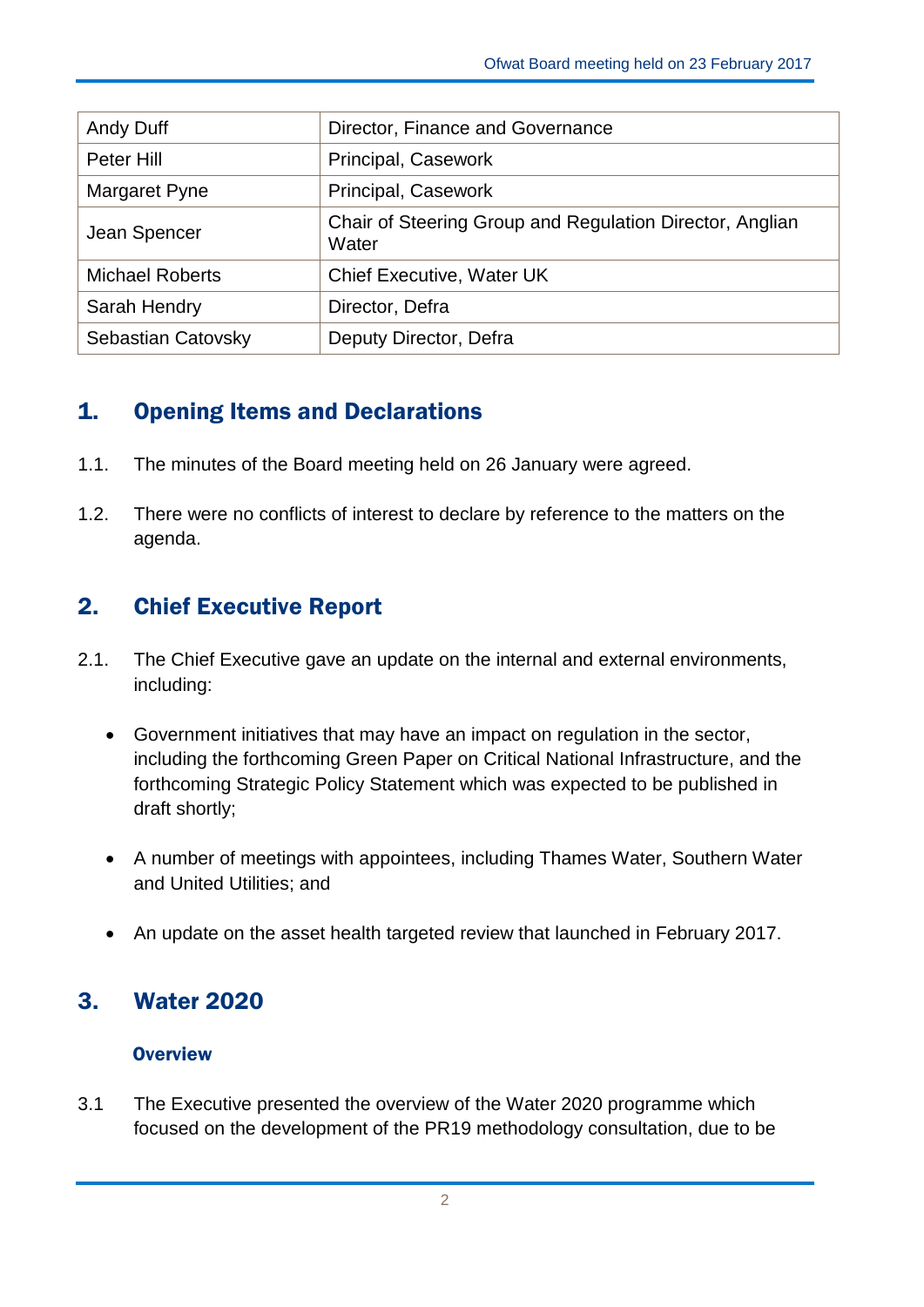published in July 2017. The Board noted the strong linkages across the areas under discussion in particular as between affordability, resilience and cost assessment.

- 3.2 The Board discussed the central themes of customer service, resilience, affordability and innovation which are expected to be the golden thread throughout the methodology consultation which would also set the bar for the sector in terms of Ofwat's expectations. It agreed that the consultation should aim to provide more clarity at an early stage, including to improve the quality of internal challenge and assurance within companies.
- 3.3 The consultation would also set PR19 in the context of the journey to PR24. While there would be one methodology consultation document, we would include separate standalone summaries for England and Wales, drawing out any differences to reflect the policy positions of the English and Welsh Governments.

## Introduction to the approach to affordability

- 3.4 The Board discussed the main aspects of affordability and the potential trade-offs between the different strands of affordability, and between affordability and the other themes of PR19 e.g. resilience and customer service.
- 3.5 The Board discussed the definition of those at risk in terms of affordability. The Board also placed emphasis on affordability for all. The Board also noted the distinction between affordability and vulnerability, the former being related to the ability to pay water bills and the latter being related to the ability to receive an inclusive service.
- 3.6 The Board noted the twin objectives of affordability for all and measures to help customers struggling to pay bills. The Board noted in practice some issues may be eased in part by earlier support for customers before they got into severe payment difficulties.
- 3.7 It was noted that customer research indicated that customer willingness to pay for affordability measures varied across the country.
- 3.8 The Board emphasised the need for companies to understand the cost/benefit of the impact of their interventions and considered that Ofwat should review carefully the efficiency of companies' schemes to address affordability at PR19. In this regard Board was aware of the upcoming report by the National Audit Office on protecting vulnerable consumers in regulated industries.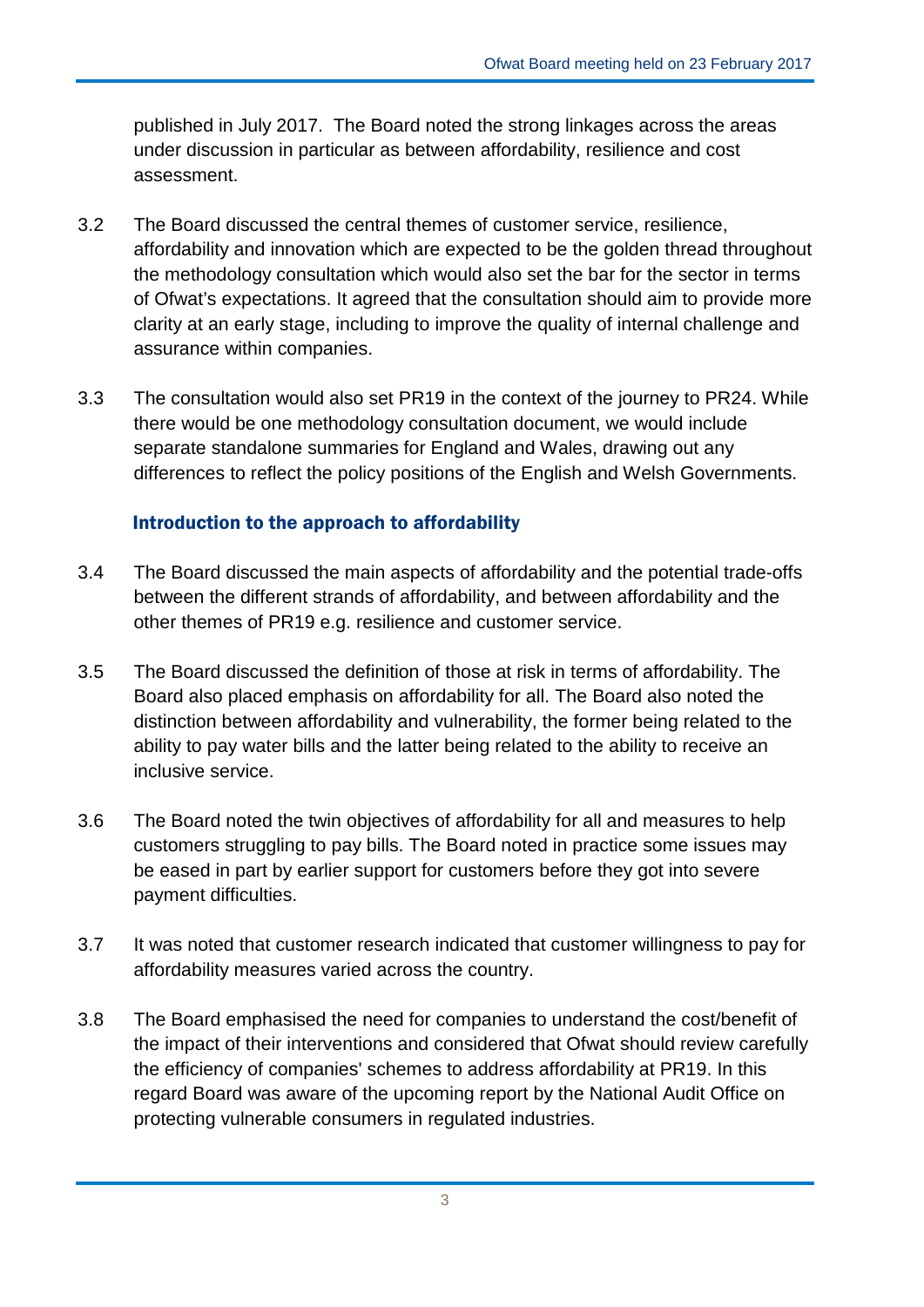#### Introduction to the approach to cost assessment

- 3.9 The Board received an introduction on the approach to cost assessment in PR19, the tools at Ofwat's disposal to improve efficiency and some of the changes that Ofwat is considering. The Board noted that Ofwat's approach to the cost efficiency challenge cannot be considered in isolation from other elements of the price control.
- 3.10 The Executive noted potential cost pressures in the next review period due to increased focus on resilience. It also noted the opportunities for a step change in efficiency due to the move to a totex and outcomes approach. The Board noted that it was also important to consider the link between costs and asset health, and companies will need to choose the right approach to deliver the outcomes that customers want at a level of risk and a price that they are prepared to accept.

#### Introduction to the approach to risk and return

- 3.11 The Board noted the range of work across the risk and return workstream, focussing on current market trends around debt and equity, and the impact of decisions in this context on other areas such as financeability and the balance of risk borne by companies. A key consideration is to ensure an efficient allocation of risk between customers and companies, to ensure the price controls appropriately align the interests of customers and company management.
- 3.12 In terms of managing risk and uncertainty, the Board noted the various mechanisms at Ofwat's disposal and the relative impacts of each.

## Approach to the cost of debt

- 3.13 The Board discussed the proposed options for the setting the cost of debt for the PR19 methodology consultation, building on our previous consultation which set out our preferred direction.
- 3.14 The Board agreed with the recommended views to be reflected in the July methodology consultation.

## Introduction to the approach to resilience

3.15 The Board considered a paper on the approach to resilience which focused on both our role as Ofwat and the risks/opportunities the sector faced.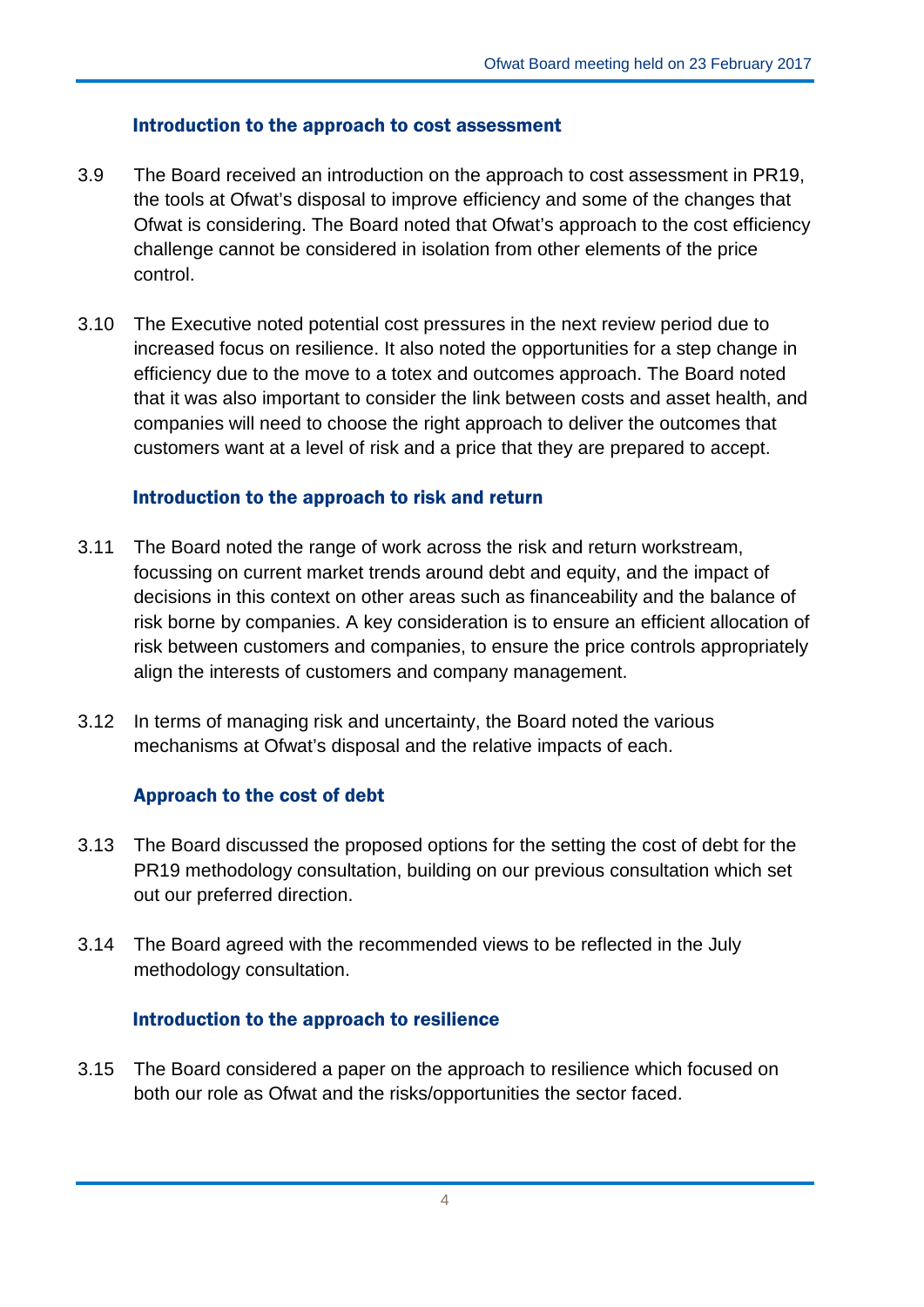- 3.16 The Board noted that considerations of resilience were not new; decisions on resilience had always been integral within the sector and to Ofwat's work and this lay at the heart of trust and confidence in the sector. Ofwat had a customer-centric approach incorporating both near-term and long-term planning considerations.
- 3.17 The Board agreed that Ofwat had to take account of the dual risks that some companies may not be adequately considering resilience, whilst others may be proposing an over prudent level of resilience and driving inefficient expenditure. Through PR19, considerations of resilience would be integral to our Initial Assessment of Business Plans, our work on outcomes, cost assessment and risk and return. The development of water and bioresource markets will also provide opportunities to further resilience.
- 3.18 The Board noted the programme of work across Ofwat's functions on resilience and the communications with our stakeholders on this issue. This included our work with the Water and Wastewater Resilience Action Group (WWRAG) on resilience metrics such as droughts, floods, and asset health.

#### Approach to assessing Water Resource Management

- 3.19 The Board received a paper on the evaluation of water resource management plans (WRMPs). The Board noted the objectives for WRMPs which are aligned with our strategy and vision for the sector.
- 3.20 The Board noted that the WRMP process is an important tool for identifying and planning resilient long term water resources. The WRMPs are also a key input to the activities for which companies will seek funding under the price control and this will be captured within company business plans. The Executive noted that assumptions were not common across companies, reflecting individual circumstances and customer preferences.
- 3.21 The Board considered that companies should be able to demonstrate through their WRMPs that they understood the outcomes they were trying to deliver (e.g. levels of resilience in supply) for their customers from customer engagement. The Board considered companies should be able to identify a portfolio of options for addressing supply-demand imbalances including supplies from water companies (water trading), leakage reduction and demand management solutions to develop the most cost effective approach. Further it was important that, as part of this exercise, companies with surplus should understand how they can help address issues for other company areas.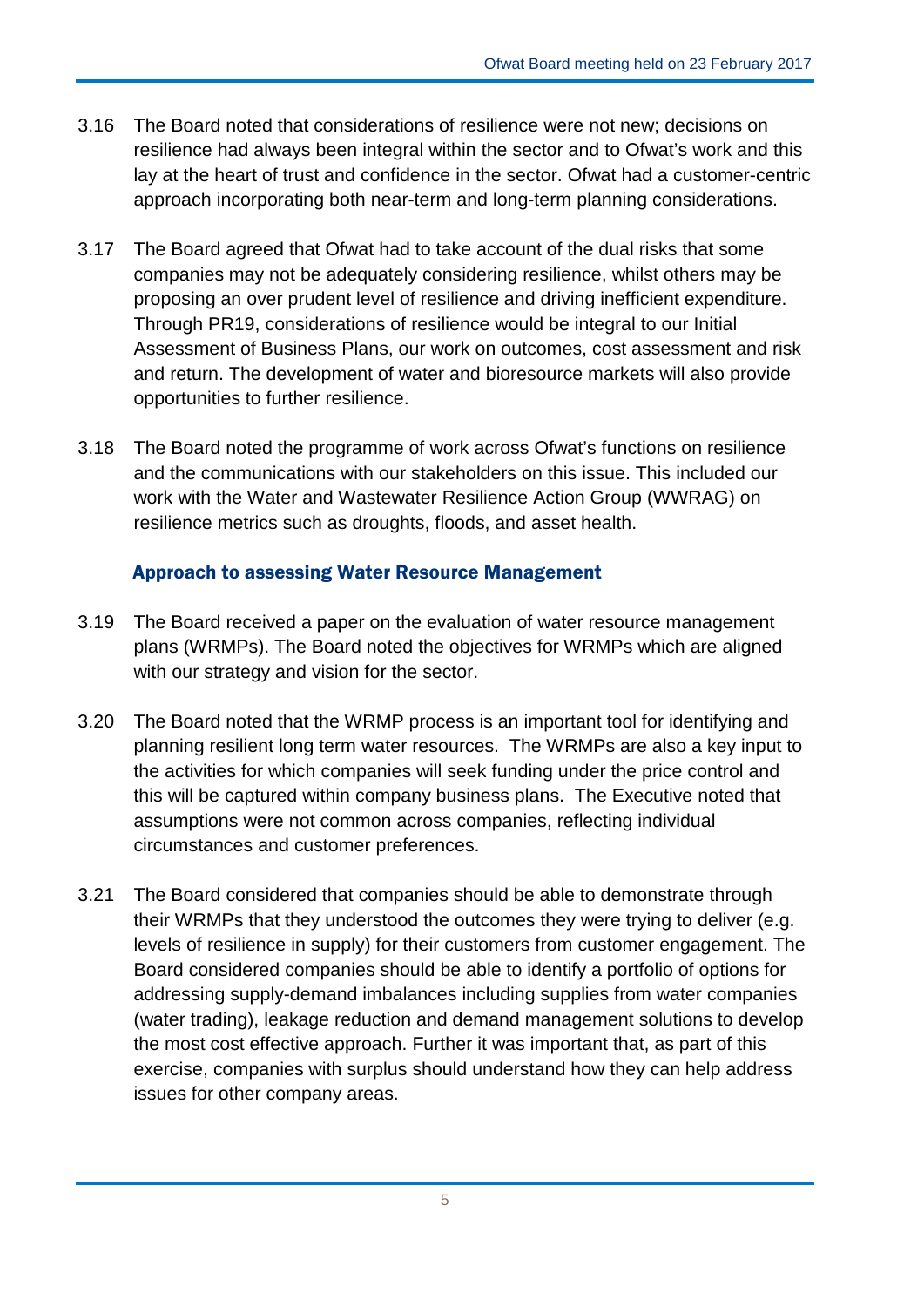3.22 The Board noted that the Executive was engaging with stakeholders in the WRMP pre-consultation phase with the aim of identifying any issues (for WRMP assessment and business plans) early, and of working collaboratively with the EA and NRW, ultimately supporting the delivery of better WRMPs and better business plans.

## 4. Strategic Conversations:

## Water resources long-term planning framework

- 4.1 The Board was pleased to welcome representatives of Anglian Water and Water UK who presented their report on the "Water resources long-term planning framework (2015 – 2065)", published by Water UK in September 2016. The Board noted the key areas covered in the report.
- 4.2 The Board noted and welcomed the considerable work that had been undertaken, and that there was much more to do to build on this, if to be used to inform policy thinking at the level of detail required for the next price review. This related in particular to potential bill impacts and the benefits assessment. Without diminishing the potential benefits of investment in infrastructure to support greater resilience across England and Wales, the Board noted that it would expect companies to explore and test all appropriate measures to address the resilience challenge, whether through metering, leakage or other forms of demand management, as well as to explore opportunities and solutions for strategic transfers between regions, in addition to between specific companies.

## The UK Strategic Policy Statement

4.3 The Board was delighted to welcome representatives of Defra to discuss the draft UK Strategic Policy Statement (SPS) which was expected to be circulated for consultation shortly. The Board focused the discussion on the key areas – longterm resilience and protecting customers – as well as the potential for further market reforms to drive innovation, including in light of experience of competition in the business retail market from April 2017.

# 5. Retail Market Opening

5.1. The Executive provided an update on developments since the January Board meeting, and the Board noted the good progress made over the last month completing the final elements of the regulatory framework. The Board noted that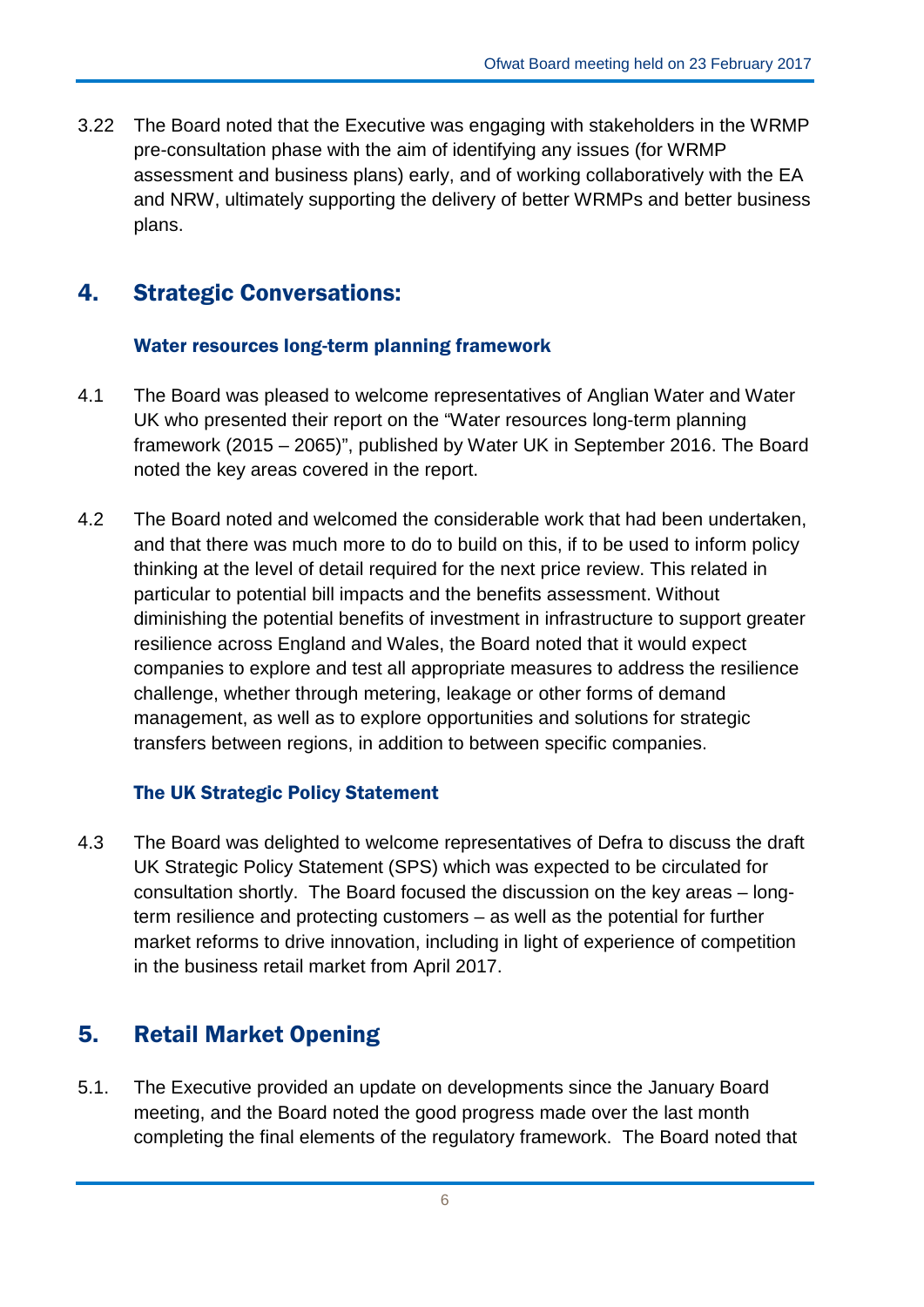the programme will begin to close down and handover to enduring programmes (mainly Market Outcomes and Enforcement) during March 2017.

- 5.2. The Board noted also that the principal remaining update to MOSL's systems was being implemented a week earlier than planned and other updates had been working effectively.
- 5.3. The Board recorded their thanks to the Chairman, Chief Executive and Chair of ARAC for their contribution to finalising the last assurance letter submitted to the Secretary of State.

## 6. Finance and Governance

## Programme overview and ambitions

- 6.1. The Board discussed the overview of the Finance and Governance Programme, and its ambitions for the coming year and beyond. The Board also discussed the opportunities available (including views on the relative priorities, and how to deliver them most effectively).
- 6.2. The Board encouraged the Executive to continue to be prepared to shine a light on information and data relevant to the standards to be expected of companies in the sector and to incentivise improved performance to ensure the sector was resilient, high performing and trusted.

## Cholderton Water

- 6.3 The Board discussed the proposed options for the future of Cholderton as a water company and the proposal to formally consult on the cancellation of Cholderton Water's licence and for it to become a private supplier. Wessex Water would become the water undertaker for the area currently served by Cholderton.
- 6.4 The Board considered the recommendations and agreed to consult on the proposal in light of the views expressed to date by a number of third parties, notably DWI, Defra and CCWater. However, it noted the importance of ensuring sufficient customer engagement and understanding of the implications of the proposal before a final decision was taken.
- 6.5 The Board confirmed delegated authority to the Chief Executive (or an employee authorised by the Chief Executive) to proceed to implement the changes required, provided that no material matters were raised by the consultation and the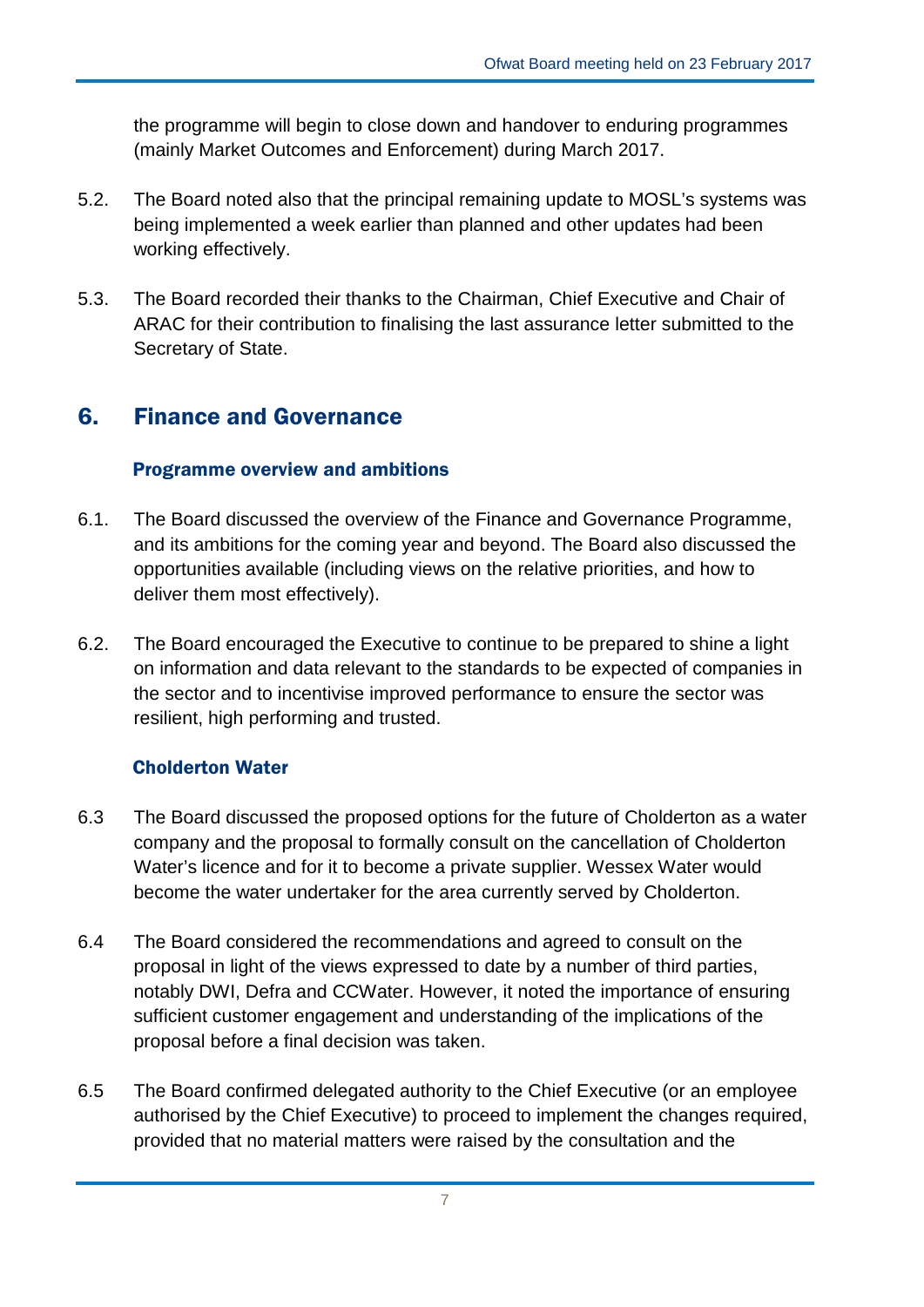Executive considered it had received assurance that there had been adequate communication with, and engagement on the part of, customers.

## 7. Casework / Market Outcomes and Enforcement

### Introduction to the MOE programme

- 7.1 The Board received an update on the establishment of the Market Outcomes and Enforcement (MOE) programme which will replace the Casework and Retail Market Opening programmes.
- 7.2 The MOE programme will aim to regulate in a pro-market way; establishing an effective framework that improves information (e.g. quality and visibility), improves buyers' and sellers' ability to transact (e.g. reducing 'transaction costs') and incentivises outcomes that are fair and benefit customers.
- 7.3 The MOE programme will report to Board on its progress quarterly with a first overview of business retail market competition at the May Board meeting.

## Regulatory lessons from other retail markets

- 7.4 The Board noted the paper setting out some examples of experiences in other regulated markets and some of the lessons that might be learned with a view to optimising our ability to respond effectively and appropriately. Multi-utility bundling was expected to emerge and the Board noted the important and generally positive role that Third Party Intermediaries could play in supporting the development of a competitive market.
- 7.5 The Board also noted that we had used insights from experience in other sectors to inform our regulatory approach to date already, in the design of the market architecture, and in our proposals on market monitoring.

#### Outcome of Market Monitoring consultation

7.6 The Board received an update on the outcome of the market monitoring consultation which was published in January 2017, and noted that the consultation had been well received. There was no suggestion that Ofwat should adopt any material change in approach, although a number of issues were raised on which further engagement with industry was needed.